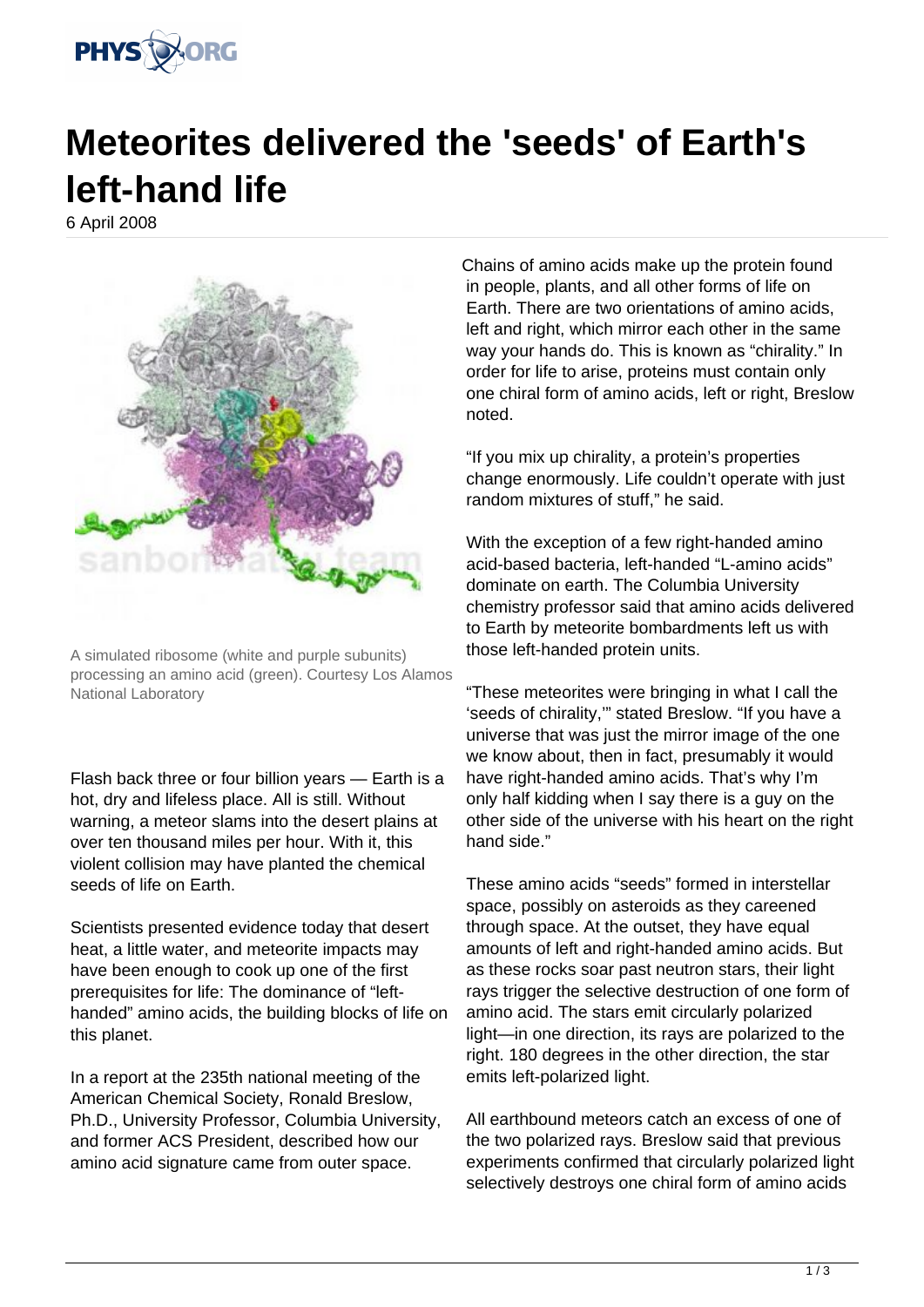

excess of one form, in this case, L-amino acids. Evidence of this left-handed excess was found on the surfaces of these meteorites, which have crashed into Earth even within the last hundred years, landing in Australia and Tennessee.

Breslow simulated what occurred after the dust settled following a meteor bombardment, when the amino acids on the meteor mixed with the primordial soup. Under "credible prebiotic conditions"— desert-like temperatures and a little bit are needed for life, you should be able to get the of water — he exposed amino acid chemical precursors to those amino acids found on meteorites.

Breslow and Columbia chemistry grad student Mindy Levine found that these cosmic amino acids could directly transfer their chirality to simple amino acids found in living things. Thus far, Breslow's team is the first to demonstrate that this kind of handedness transfer is possible under these conditions.

On the prebiotic Earth, this transfer left a slight excess of left-handed amino acids, Breslow said. His next experiment replicated the chemistry that led to the amplification and eventual dominance of left-handed amino acids. He started with a five percent excess of one form of amino acid in water and dissolved it.

Breslow found that the left and right-handed amino acids would bind together as they crystallized from water. The left-right bound amino acids left the solution as water evaporated, leaving behind increasing amounts of the left-amino acid in solution. Eventually, the amino acid in excess became ubiquitous as it was used selectively by living organisms.

Other theories have been put forth to explain the dominance of L-amino acids. One, for instance, suggests polarized light from neutron stars traveled all the way to earth to "zap" right-handed amino acids directly. "But the evidence that these materials are being formed out there and brought to us on meteorites is overwhelming," said Breslow.

The steps afterward that led towards the genesis of

over the other. The end result is a five to ten percent life are shrouded in mystery. Breslow hopes to shine more light on prebiotic Earth as he turns his attention to nucleic acids, the chemical units of DNA and its more primitive cousin RNA.

> "This work is related to the probability that there is life somewhere else," said Breslow. "Everything that is going on on Earth occurred because the meteorites happened to land here. But they are obviously landing in other places. If there is another planet that has the water and all of the things that same process rolling."

Source: American Chemical Society